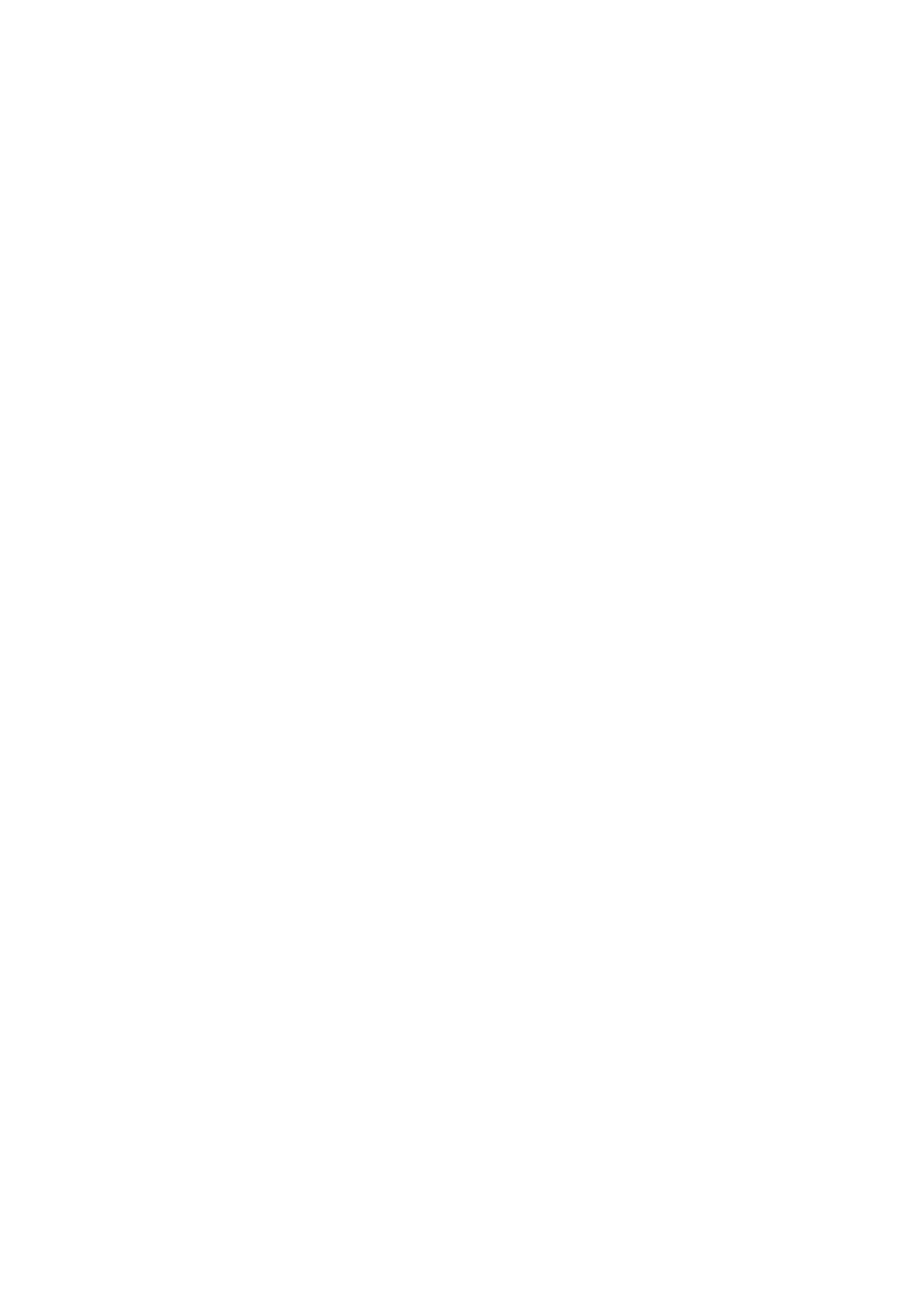## **Table of contents**

Table of contents

Abbreviations and expressions

| $\mathbf{1}$   | Introduction                                              |                                                              |                |  |  |
|----------------|-----------------------------------------------------------|--------------------------------------------------------------|----------------|--|--|
|                | 1.1                                                       | Expanding activities in the Arctic Ocean (AO)                |                |  |  |
|                | 1.2                                                       | Arctic governance under pressure                             | $\overline{2}$ |  |  |
|                |                                                           | Governance mechanisms for the AO<br>1.2.1                    | $\overline{2}$ |  |  |
|                |                                                           | Gaps in Arctic marine governance<br>1.2.2                    | 3              |  |  |
|                | 1.3                                                       | Research questions, delimitations and sources                |                |  |  |
| $\overline{2}$ | Environmental assessments $(EAs)$ – an overview           |                                                              |                |  |  |
|                | 2.1                                                       | Some main types of EAs                                       | 7              |  |  |
|                | 2.2                                                       | Some roles of EA<br>9                                        |                |  |  |
|                | 2.3                                                       | The process and content of EA<br>11                          |                |  |  |
|                | 2.4                                                       | Does EA make a difference?<br>13                             |                |  |  |
| 3              | EA obligations with Arctic relevance in international law |                                                              |                |  |  |
|                | 3.1                                                       | Domestic and transboundary EAs                               | 15             |  |  |
|                | 3.2                                                       | General principles supporting EA<br>16                       |                |  |  |
|                | 3.3                                                       | EA provisions in international treaties                      |                |  |  |
|                |                                                           | Specialized EA instruments<br>3.3.1                          | 20             |  |  |
|                |                                                           | The 1992 UN Convention on the Law of the Sea (LOSC)<br>3.3.2 | 27             |  |  |
|                |                                                           | 3.3.3<br>The 1992 OSPAR Convention                           | 28             |  |  |
|                |                                                           | 3.3.4<br>Biodiversity-related conventions                    | 29             |  |  |
|                |                                                           | 3.3.5<br>The 1992 UN Climate convention                      | 31             |  |  |
|                |                                                           | Sectoral instruments<br>3.3.6                                | 32             |  |  |
|                |                                                           | 3.3.7<br>Other relevant agreements                           | 37             |  |  |
|                | 3.4                                                       | EA in international judicial decisions and customary law     | 39             |  |  |
| 4              | The legal status of EA in the AO                          |                                                              |                |  |  |
|                | 4.1                                                       | Where and when are EAs required in the AO?                   | 41             |  |  |
|                |                                                           | 4.1.1<br>Geographical coverage                               | 41             |  |  |
|                |                                                           | Screening: Threshold and values<br>4.1.2                     | 42             |  |  |
|                | 4.2                                                       | Process and content of EAs                                   | 43             |  |  |
|                |                                                           | Relationship between treaties<br>4.2.1                       | 43             |  |  |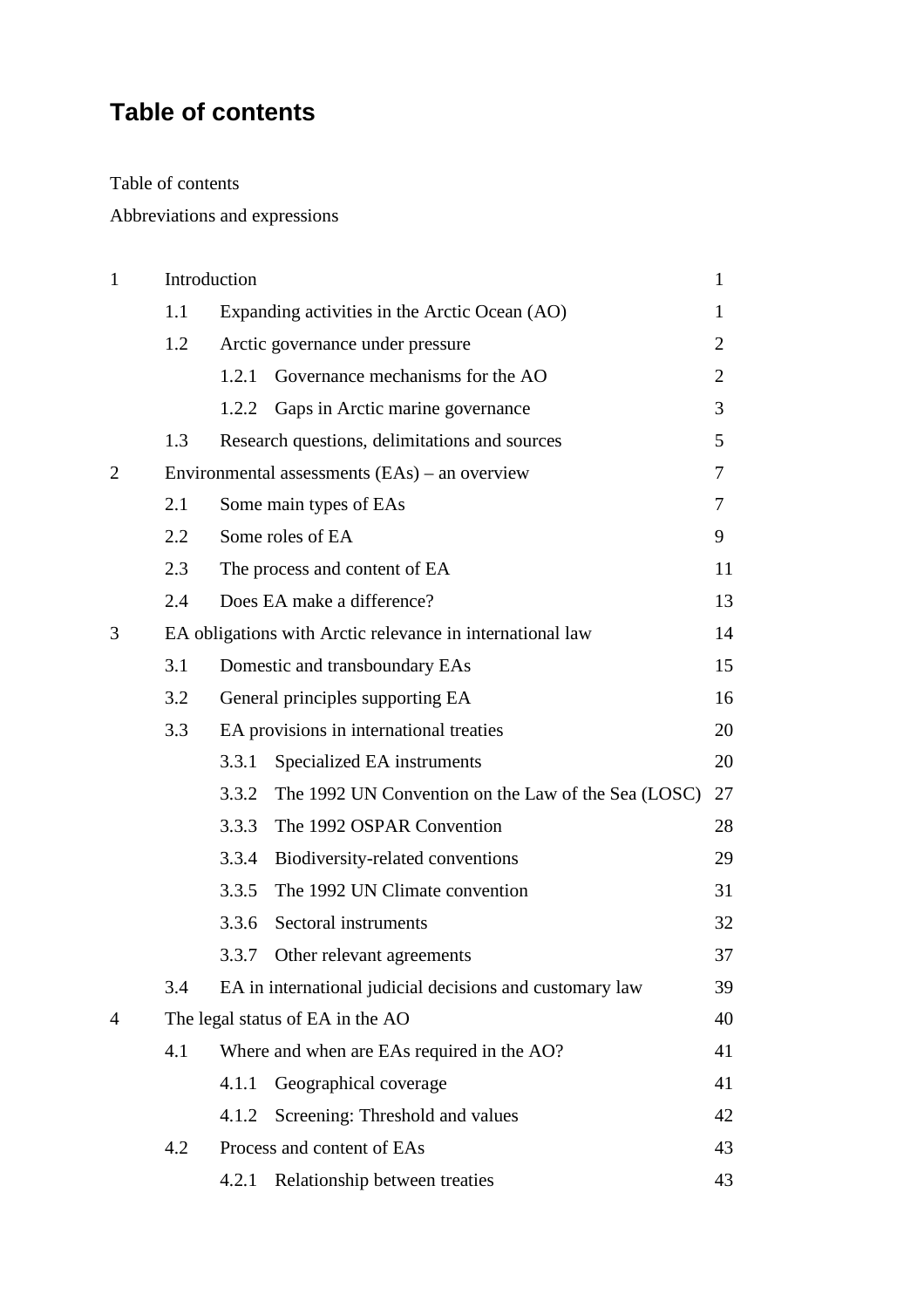|   |     |                  | 4.2.2 EA as a special legal term                    | 44 |  |  |
|---|-----|------------------|-----------------------------------------------------|----|--|--|
|   |     |                  | 4.2.3 Conclusions on EIA                            | 45 |  |  |
|   |     | 4.2.4            | Conclusions on SEA                                  | 46 |  |  |
| 5 |     | Gaps and options |                                                     |    |  |  |
|   | 5.1 |                  | Identified gaps                                     | 47 |  |  |
|   |     | 5.1.1            | Accession to existing conventions and instruments   | 47 |  |  |
|   |     | 5.1.2            | Geographic/jurisdictional coverage                  | 47 |  |  |
|   |     | 5.1.3            | Gaps in sectoral coverage                           | 49 |  |  |
|   |     | 5.1.4            | Unelaborated and overlapping assessment obligations | 50 |  |  |
|   |     | 5.1.5            | The legal status of SEA versus assessment needs     | 50 |  |  |
|   |     | 5.1.6            | Specific steps in EA procedure                      | 52 |  |  |
|   | 5.2 |                  | Approaches to addressing gaps                       | 54 |  |  |
|   |     | 5.2.1            | To treaty or not to treaty                          | 54 |  |  |
|   |     | 5.2.2            | Two approaches to treaty solutions                  | 55 |  |  |
| 6 |     | Conclusions      |                                                     | 57 |  |  |

Bibliography

List of instruments

Appendix: Participation in treaties with provisions on environmental assessments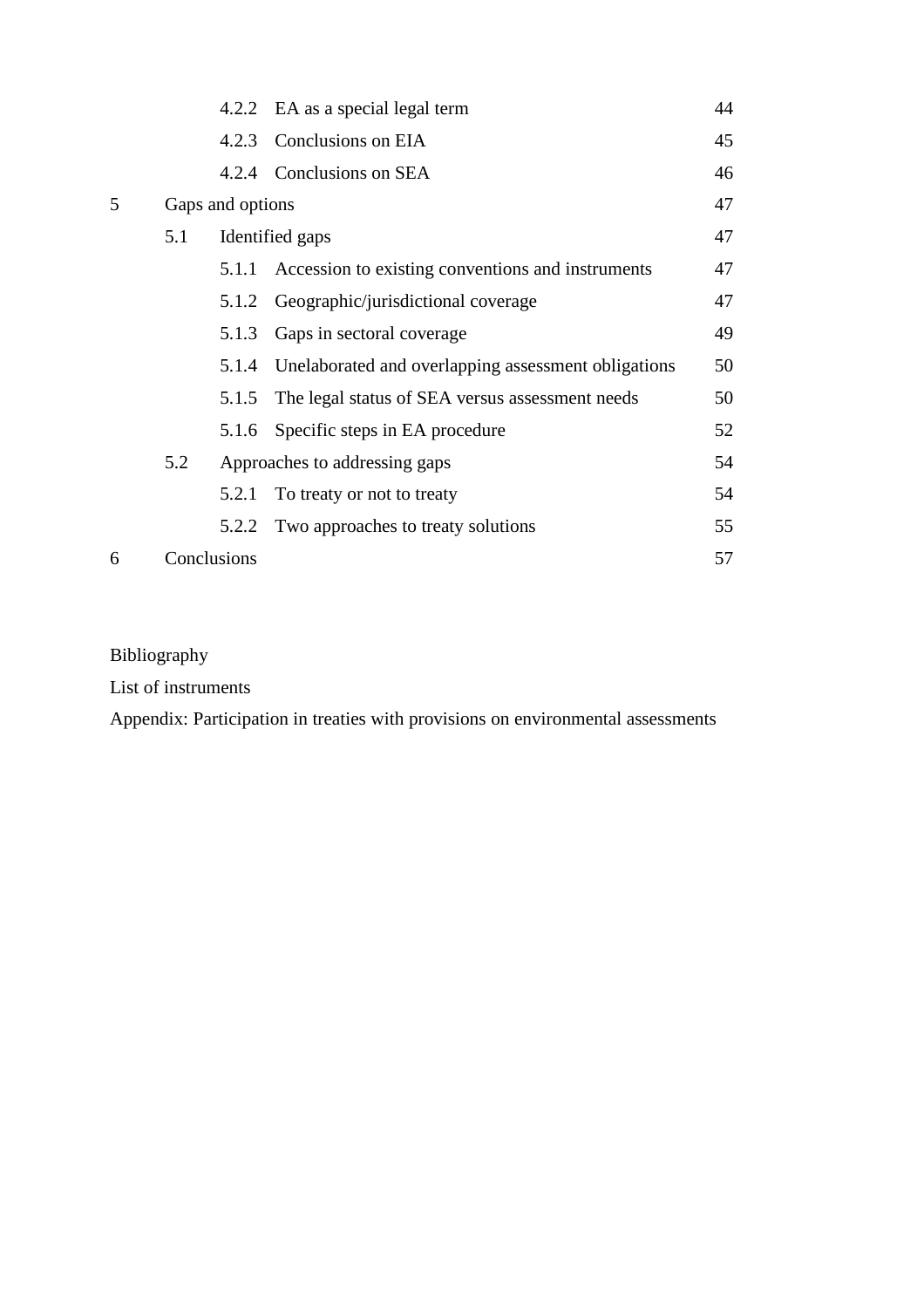## **Abbreviations and explanation of expressions**

The list contains abbreviations used in the main text. There are also short explanations of some terms that may be technical for some readers, without trying to provide authoritative definitions.

ABNJ: Areas beyond national jurisdiction. In the AO, it comprises a central area of high seas and the deep seabed.

AC: Arctic Council.

AEPS: Arctic environmental protection strategy. This is the Arctic collaboration process that started in 1991 and was brought further by the AC.

Affected state: Used in transboundary assessments about a state that is affected by activities in another state (the state of origin).

AO: Arctic Ocean

Arctic relevant states: Used in this discussion about states (+European Commission) that have signalled an interest towards Arctic issues by some affiliation to AC (membership,

observatory status or application for observatory status). See appendix 1.

Arctic states: Members of Arctic Council

(The) "Area": The deep seabed as defined by LOSC art  $1(1)(1)$ 

AWNJ: Areas within national jurisdiction In the AO proper, it consists of the maritime zones of the coastal states. Under other circumstances than the limitations in the discussion here (Arctic Ocean), it will of course also includes the land territories of states.

COP: Conference of the parties to a convention

CEE: Comprehensive environmental evaluation. This is the most comprehensive type of EIA under the Madrid protocol to the Antarctic treaty.

CMS: Convention on Migratory Species

EA: Environmental assessment

ECE: See UNECE

Effect: This is used synonymous with impacts (explained below) and consequences

EIA: Environmental impact assessment

EIS: Environmental impact statement: The term used for the EIA report in the NEPA and some other jurisdictions.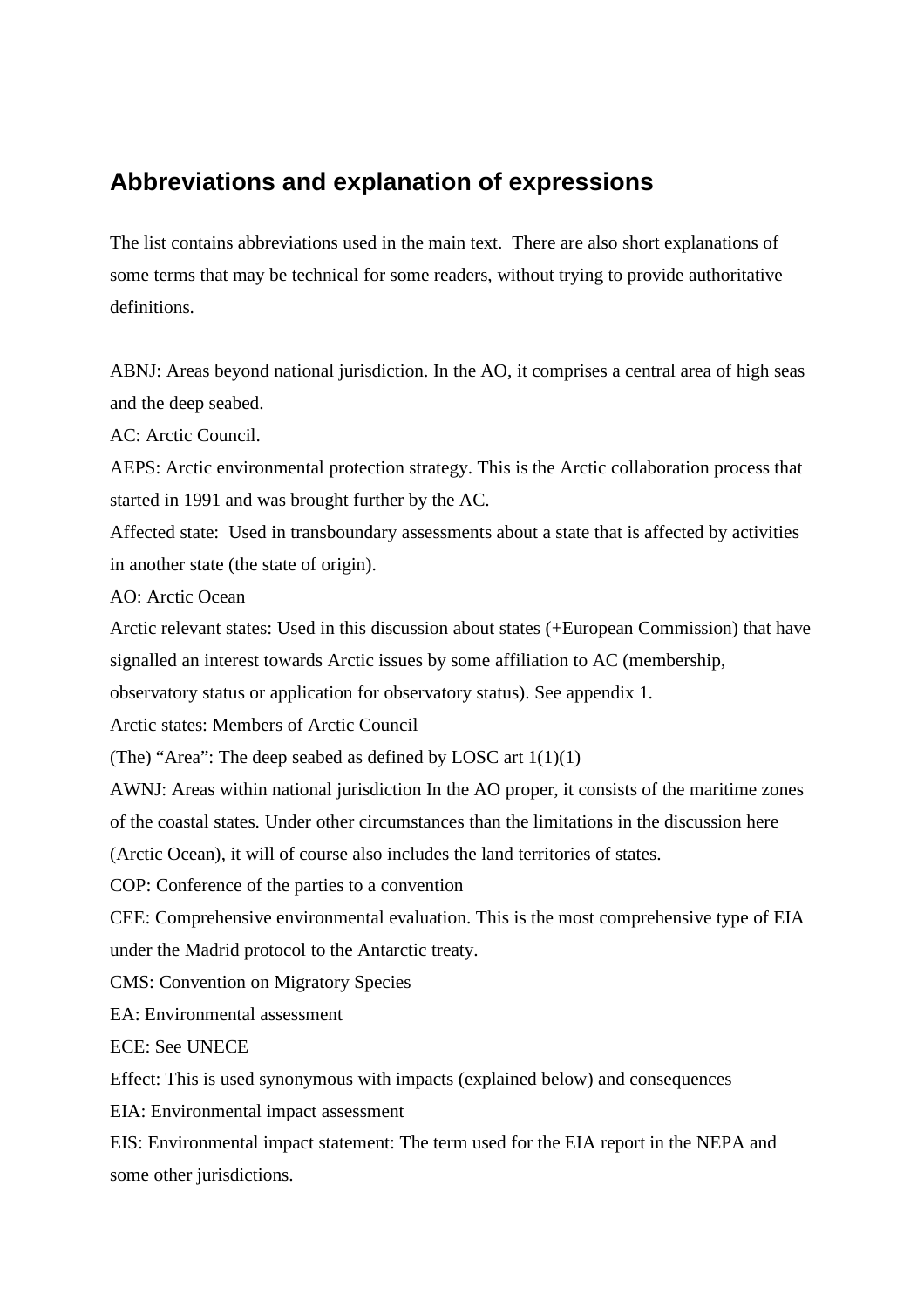ICJ: International Court of Justice

IEE: Initial Environmental Evaluation. This is the "middle type" of EIA under the Madrid protocol to the Antarctic treaty.

IMO: International Maritime Organization

ISA: International Seabed Authority ("The Authority" in LOSC art 156)

ITLOS: International Tribunal for the Law of the Sea

Impacts: This is used synonymous with effects and consequences. A more technical definition is the difference between the future development *with* a proposed development (PPPP) and *without* the same (not the situation today). This implies a need to determine a 0-alternative.

LOSC: UN Convention on the Law of the Seas. LOSC is used as abbreviation not to confuse with the negotiation process, UNCLOS.

MEA: Multilateral environmental agreement

NEAFC: The Convention on Future Multilateral Co-operation in the North-East Atlantic Fisheries. NEAFC really is the name of the commission established, but is used as a shorthand term also for the convention

NEPA: The National Environmental Policy Act of the United States

OSPAR: Convention on the Protection of the Marine Environment of the North-East Atlantic (1992). OSPAR really is the name of the commission established, but is used as a short-hand term also for the convention

PA: Preliminary Assessment. This is the least onerous type of EIA under the Madrid protocol to the Antarctic treaty.

PPPP: Policy, plan, programme, project

RFB: Regional fisheries bodies. RFBs include fisheries related organizations with different mandates, including management of fisheries (RFMOs), scientific investigations and advice or development of the fisheries industry.

RFMO: Regional fisheries management organization. RFBs that manage fisheries Scoping: The determination of the content in an EA study in an early stage of the process Screening: The determination of whether a development (policy, plan, programme or project) is subject to SEA or EIA

SEA: Strategic environmental assessment

State of origin: Used in transboundary assessments about the state in which a proposed activity is to be located (ref also "affected state").

TEA: Transboundary environmental assessment. This is a common term for transboundary SEA and EIA